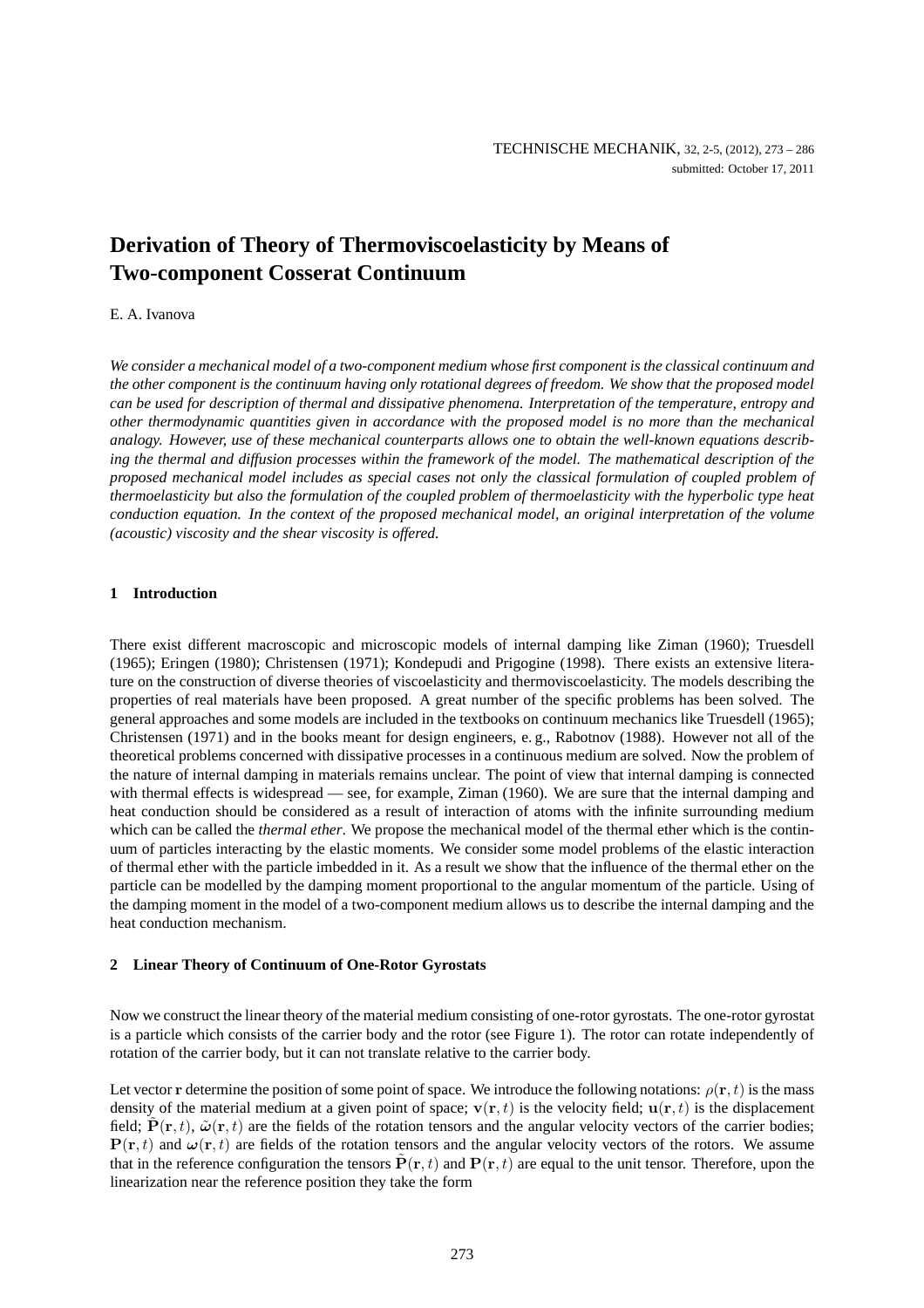

Figure 1. One-rotor gyrostat

$$
\tilde{\mathbf{P}}(\mathbf{r},t) = \mathbf{E} + \boldsymbol{\varphi}(\mathbf{r},t) \times \mathbf{E}, \qquad \mathbf{P}(\mathbf{r},t) = \mathbf{E} + \boldsymbol{\theta}(\mathbf{r},t) \times \mathbf{E}, \tag{1}
$$

where E is the unit tensor;  $\varphi(\mathbf{r}, t)$ ,  $\theta(\mathbf{r}, t)$  are the rotation vector fields of carrier bodies and rotors, respectively. Kinematic relations in the linear approximation are

$$
\mathbf{v} = \frac{d\mathbf{u}}{dt}, \qquad \tilde{\boldsymbol{\omega}} = \frac{d\boldsymbol{\varphi}}{dt}, \qquad \boldsymbol{\omega} = \frac{d\boldsymbol{\theta}}{dt}.
$$
 (2)

The carrier bodies of the gyrostats are the classical particles. The rotors of the gyrostats represent body-points whose tensors of inertia are the spherical parts of tensors. The kinetic energy of such body-point takes the form

$$
K = m_* \left( \frac{1}{2} \mathbf{v} \cdot \mathbf{v} + B \mathbf{v} \cdot \boldsymbol{\omega} + \frac{1}{2} J \boldsymbol{\omega} \cdot \boldsymbol{\omega} \right).
$$
 (3)

Here  $m<sub>*</sub>$  is the mass of the body-point, B and J are the moments of inertia of the body-point. The model of the body-point (3) was proposed by P. A. Zhilin, see e. g. Zhilin (2003, 2006). A substantiation of the model can be found in Ivanova (2011). The linear momentum and angular momentum of the body-point (3) are

$$
\mathbf{K}_1 = m_* \left( \mathbf{v} + B \, \boldsymbol{\omega} \right), \qquad \mathbf{K}_2 = m_* \left( B \, \mathbf{v} + J \, \boldsymbol{\omega} \right). \tag{4}
$$

The equations of balance of linear momentum for the gyrostats and of angular momentum for the carrier bodies of gyrostats take the form

$$
\nabla \cdot \boldsymbol{\tau} + \rho_* \mathbf{f} = \rho_* \frac{d}{dt} (\mathbf{v} + B\boldsymbol{\omega}), \qquad \nabla \cdot \boldsymbol{\mu} + \boldsymbol{\tau}_* + \rho_* \mathbf{m} = \rho_* \frac{d}{dt} (\mathbf{I}_0 \cdot \tilde{\boldsymbol{\omega}}).
$$
 (5)

Here  $\tau$  is the stress tensor,  $\mu$  is the moment tensor modelling the interaction of the carrier bodies of gyrostats,  $(y)$  denotes the vector invariant of a tensor, f is the mass density of external forces, m is the mass density of external moments acting on the carrier bodies of gyrostats,  $\rho_*$  is the mass density of the material in the reference configuration,  $I_0$  is the mass density of the inertia tensors of carrier bodies in the reference configuration. The equation of balance of angular momentum for the rotors of gyrostats takes the form

$$
\nabla \cdot \mathbf{T} + \rho_* \mathbf{L} = \rho_* \frac{d}{dt} \big( B \mathbf{v} + J \boldsymbol{\omega} \big),\tag{6}
$$

where  $T$  is the moment tensor modelling the interaction of the rotors of gyrostats,  $L$  is the mass density of the external moments acting on the rotors, B and J are the mass density of the moment of inertia of the rotors. The moment of inertia  $B$  is the coefficient of the production of linear and angular velocities in the expression for the kinetic energy of rotor (3). The moment of inertia  $J$  is the coefficient of the squared angular velocity in this expression.

The constitutive equations are

$$
\boldsymbol{\tau}^T = \boldsymbol{\tau}_0^T + {}^4\mathbf{C}_1 \cdot \boldsymbol{\epsilon} + {}^4\mathbf{C}_2 \cdot \boldsymbol{\kappa} + {}^4\mathbf{C}_4 \cdot \boldsymbol{\vartheta},
$$
  
\n
$$
\boldsymbol{\mu}^T = \boldsymbol{\mu}_0^T + \boldsymbol{\epsilon} \cdot {}^4\mathbf{C}_2 + {}^4\mathbf{C}_3 \cdot \boldsymbol{\kappa} + {}^4\mathbf{C}_5 \cdot \boldsymbol{\vartheta},
$$
  
\n
$$
\mathbf{T}^T = \mathbf{T}_0^T + \boldsymbol{\epsilon} \cdot {}^4\mathbf{C}_4 + \boldsymbol{\kappa} \cdot {}^4\mathbf{C}_5 + {}^4\mathbf{C}_6 \cdot \boldsymbol{\vartheta}.
$$
\n(7)

Here  $\tau_0$ ,  $\mu_0$ ,  $T_0$  are the initial stresses, <sup>4</sup>C<sub>k</sub> are the stiffness tensors,  $\varepsilon$ ,  $\kappa$ ,  $\vartheta$  are the strain tensors. The strain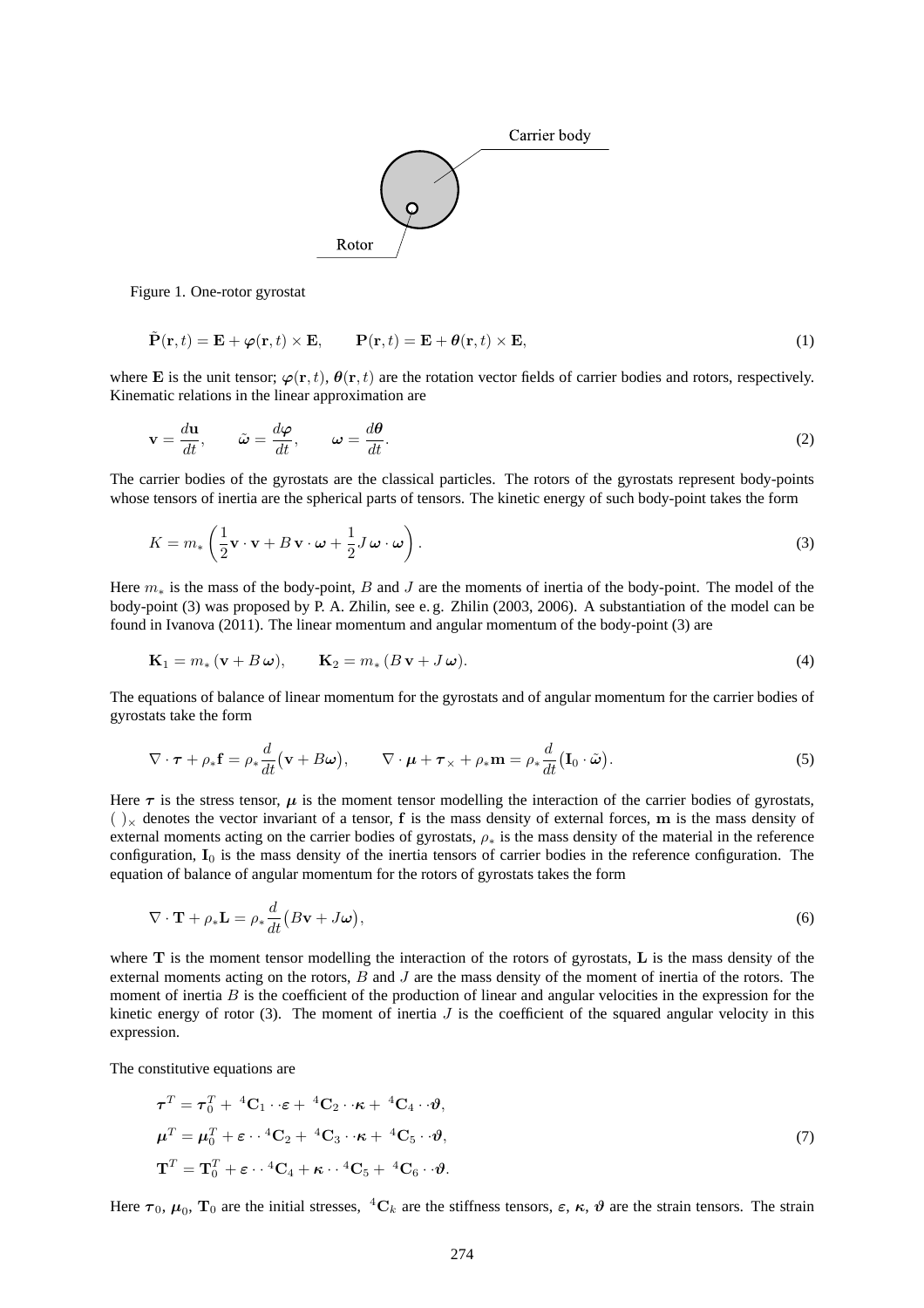tensors are determined by the formulas

$$
\varepsilon = \nabla \mathbf{u} + \mathbf{E} \times \boldsymbol{\varphi}, \qquad \kappa = \nabla \boldsymbol{\varphi}, \qquad \boldsymbol{\vartheta} = \nabla \boldsymbol{\theta}.
$$
\n(8)

The structure of the stiffness tensors and the concrete values of the stiffness coefficients are determined by the physical properties of the medium. As evident from Eq. (7), in the general case all stress tensors depend on the all strain tensors.

Thus, the basic equations describing the dynamics of the elastic continuum of one-rotor gyrostats are presented above. The detailed derivation of these equations can be found in Ivanova (2010).

#### **3 Continuum of One-Rotor Gyrostats and a Model of Thermoviscoelastic Medium**

We consider the material continuum (see Figure 2) that consists of one-rotor gyrostats. Free space between the gyrostats is filled up by body-points the structure of which coincides with the structure of rotors belonging to the gyroststs. The body-points in the space between the gyrostats are the elementary particles of a continuum which will be called the thermal ether in what follows. We consider only the gyrostats continuum. The body-points continuum (thermal ether) positioned in space between gyrostats is an external factor with respect to continuum under study. That is why we will model the influence of the thermal ether on the gyrostats by an external moment in the equation of the rotors motion.



Figure 2. Elementary volume of continuum of one-rotor gyrostats deep in the thermal ether

The interaction of carrier bodies of the gyrostats is charged with the mechanical processes. The interaction of the rotors models the thermal processes. The spherical part of the moment tensor characterizing the interaction of the rotors is the analogue of the temperature. The corresponding angular deformation is the analogue of the entropy. The interference of the carrier bodies and the rotors provides the interplay of the mechanical and the thermal processes. The particles of the thermal ether realize the mechanism of thermal conductivity and viscosity.

# **4 Basic Hypotheses and Reductive Model of Continuum of One-Rotor Gyrostats**

Let us consider a special case of the linear theory of one-rotor gyrostats continuum. We start with a formulation of three hypotheses.

*Hypothesis 1.* Vector **L** (the mass density of external actions on the rotors of gyrostats) is a sum of the moment  $L_h$ characterizing external actions of all sorts and the moment of linear viscous damping

$$
\mathbf{L}_f = -\beta (B\mathbf{v} + J\boldsymbol{\omega}). \tag{9}
$$

The moment (9) characterizes the influence of the thermal ether. Structure of the moment is chosen in accordance with the results of solving two model problems. One of them is presented in Ivanova (2011), and the second will be considered in what follows.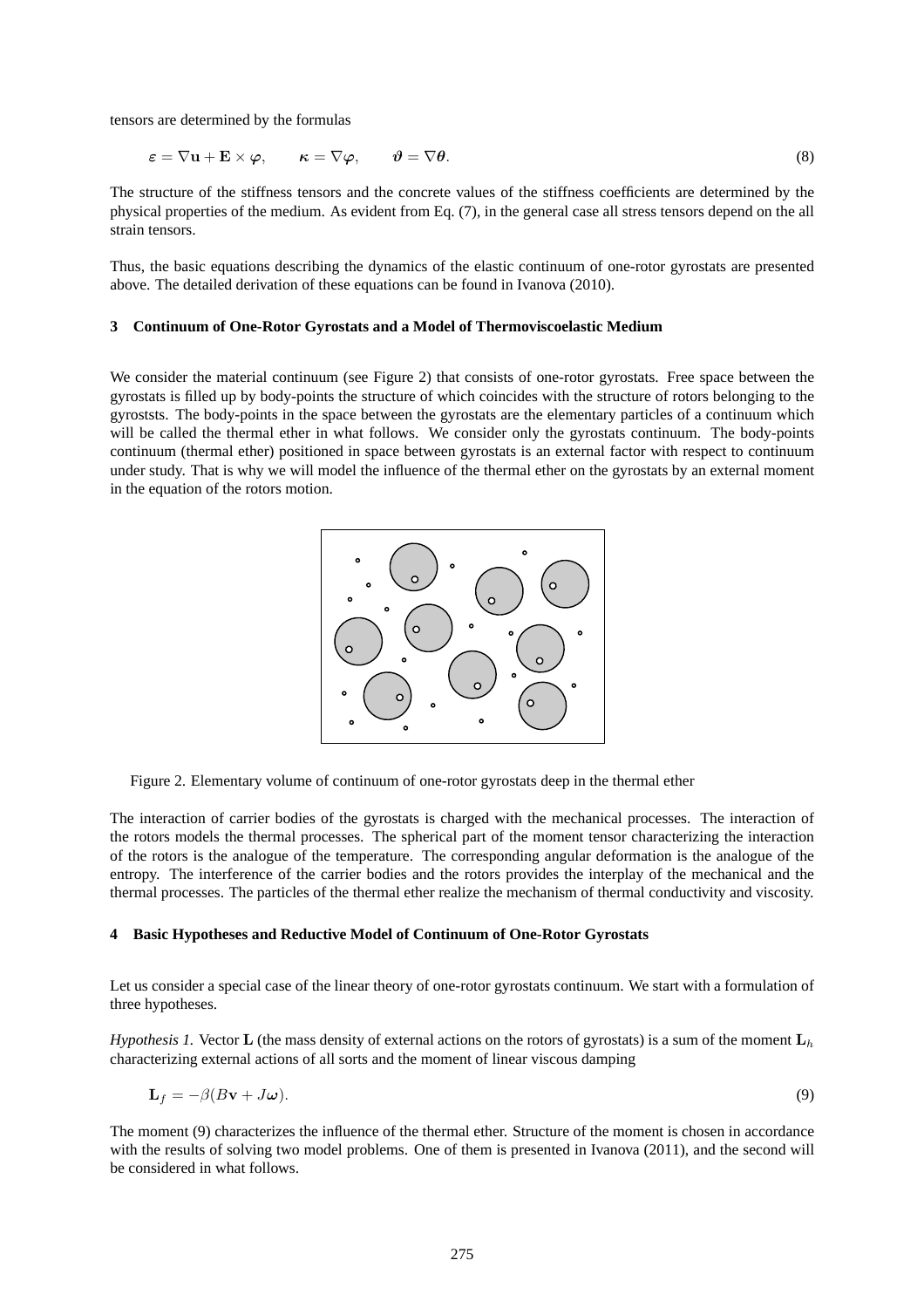*Hypothesis 2.* The moment interaction between the carrier bodies of gyrostats is supposed to be characterized by the antisymmetric tensor; there is no influence of the external moment upon the carrier bodies of gyrostats; and the inertia tensors of the carrier bodies can be neglected

$$
\mu = -\mu_v \times \mathbf{E}, \qquad \mathbf{m} = 0, \qquad \mathbf{I}_0 = 0. \tag{10}
$$

*Hypothesis 3.* The moment stress tensor T characterizing the interactions between rotors is the sum of the spherical part of tensor and the antisymmetric tensor

$$
\mathbf{T} = T\mathbf{E} - \mathbf{M} \times \mathbf{E}.\tag{11}
$$

Now we construct the model of continuum that is based on the hypotheses stated above. In view of assumptions (10) the motion of carrier bodies of gyrostats is described by the equations

$$
\nabla \cdot \boldsymbol{\tau} + \rho_* \mathbf{f} = \rho_* \frac{d}{dt} (\mathbf{v} + B\boldsymbol{\omega}), \qquad \nabla \times \boldsymbol{\mu}_v = \boldsymbol{\tau}_\times.
$$
 (12)

Representing  $\tau$  as a sum of the symmetric and antisymmetric tensors

$$
\tau = \tau^s - \mathbf{q} \times \mathbf{E}, \qquad \mathbf{q} = \frac{1}{2} \tau_{\times}, \tag{13}
$$

we rewrite Eq. (12) in the form

$$
\nabla \cdot \boldsymbol{\tau}^s - \nabla \times \mathbf{q} + \rho_* \mathbf{f} = \rho_* \frac{d}{dt} (\mathbf{v} + B\boldsymbol{\omega}), \qquad \nabla \times \boldsymbol{\mu}_v = 2\mathbf{q}.
$$
 (14)

In view of assumptions  $(9)$ ,  $(11)$  the equation of motion of the rotors takes the form

$$
\nabla T - \nabla \times \mathbf{M} - \beta \rho_*(B\mathbf{v} + J\boldsymbol{\omega}) + \rho_* \mathbf{L}_h = \rho_* \frac{d}{dt} (B\mathbf{v} + J\boldsymbol{\omega}). \tag{15}
$$

The energy balance equation for the elastic continuum of one-rotor gyrostats is written as

$$
\frac{d(\rho_* U_m)}{dt} = \boldsymbol{\tau}^T \cdot \frac{d\boldsymbol{\varepsilon}}{dt} + \boldsymbol{\mu}^T \cdot \frac{d\boldsymbol{\kappa}}{dt} + \mathbf{T}^T \cdot \frac{d\boldsymbol{\vartheta}}{dt}
$$
\n(16)

where  $U_m$  is the internal energy density per unit mass; the strain tensors  $\varepsilon$ ,  $\kappa$ ,  $\vartheta$  are determined by formulae (8). In view of Eq. (13) the first term in Eq. (16) can be reduced as follows

$$
\boldsymbol{\tau}^T \cdot \frac{d\boldsymbol{\varepsilon}}{dt} = \boldsymbol{\tau}^s \cdot \frac{d\boldsymbol{\varepsilon}}{dt} + (\mathbf{q} \times \mathbf{E}) \cdot \frac{d\boldsymbol{\varepsilon}}{dt} = \boldsymbol{\tau}^s \cdot \frac{d\boldsymbol{\varepsilon}^s}{dt} + \mathbf{q} \cdot \frac{d\boldsymbol{\gamma}}{dt},\tag{17}
$$

where the following notations are used

$$
\varepsilon^{s} = \frac{1}{2} (\nabla \mathbf{u} + \nabla \mathbf{u}^{T}), \qquad \gamma = \nabla \times \mathbf{u} - 2\varphi.
$$
 (18)

Let us note that the trace of  $\varepsilon$  is equal to the trace of  $\varepsilon^s$ , and therefore we will use the notation  $\varepsilon = \text{tr} \, \varepsilon = \text{tr} \, \varepsilon^s$ . In view of assumption (10) the second term in Eq. (16) takes the form

$$
\boldsymbol{\mu}^T \cdot \frac{d\boldsymbol{\kappa}}{dt} = (\boldsymbol{\mu}_v \times \mathbf{E}) \cdot \frac{d\boldsymbol{\kappa}}{dt} = \boldsymbol{\mu}_v \cdot \frac{d\boldsymbol{\kappa}_\times}{dt}, \qquad \boldsymbol{\kappa}_\times = \nabla \times \boldsymbol{\varphi}.\tag{19}
$$

We suppose that the strain vector  $\kappa_{\times}$ , on which the moment vector  $\mu_{\nu}$  works, is equal to zero

$$
\nabla \times \varphi = 0. \tag{20}
$$

However, the moment vector  $\mu_v$  has a finite value. It is possible if the corresponding stiffness tends to infinity. Indeed, in the linear theory  $\mu_v$  and  $\nabla \times \varphi$  are related by the constitutive equation  $\mu_v = C \nabla \times \varphi$ , where C is the stiffness. If  $\nabla \times \varphi = 0$  then  $\mu_v = 0$  in the case of a finite value of C and only when  $C \to \infty$  vector  $\mu_v$  has a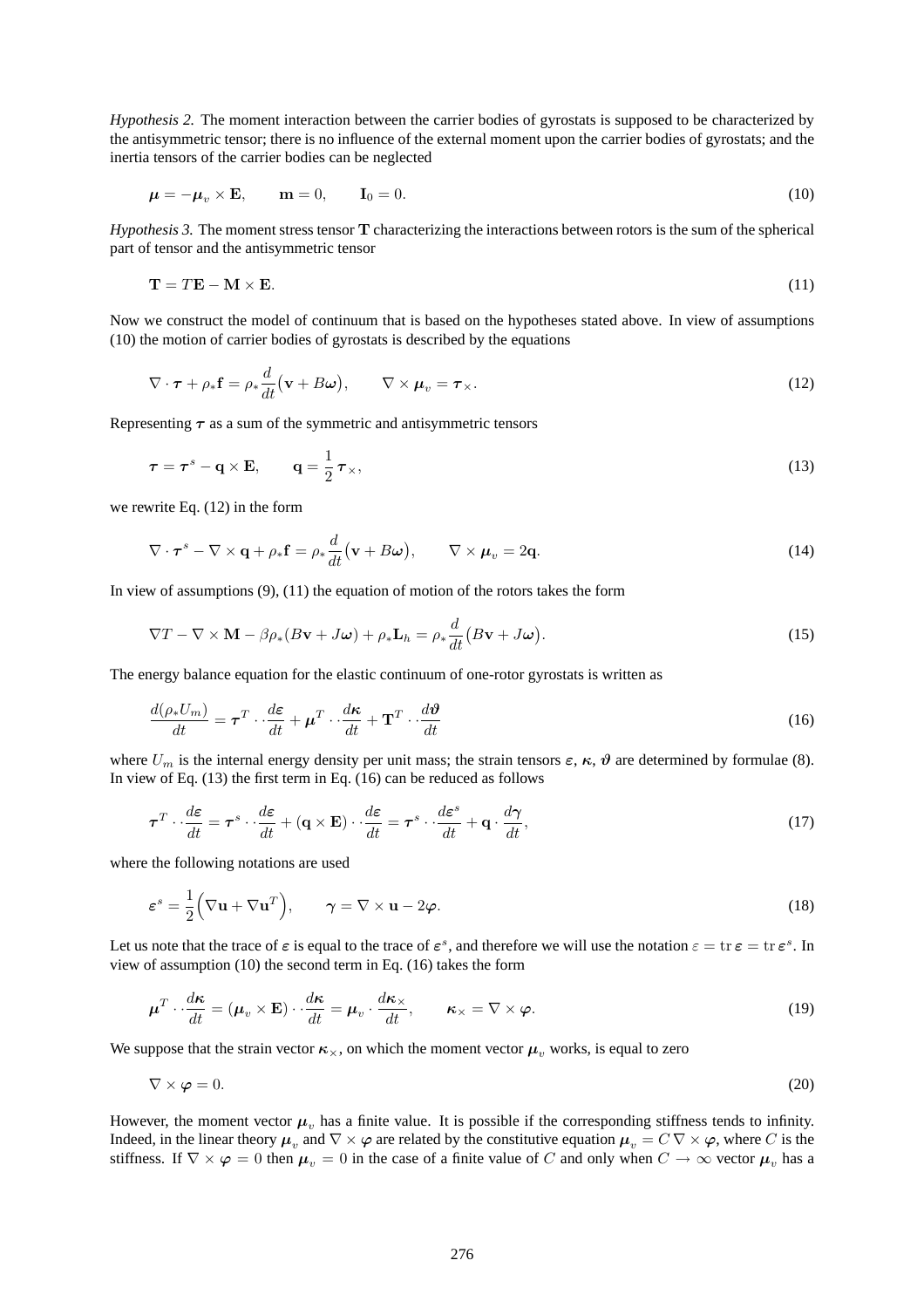finite value. In the last case the constitutive equation becomes indeterminate, and vector  $\mu_v$  is found as a result of solution of Eq. (14). In view of assumption (11) the last in Eq. (16) can be reduced as follows:

$$
\mathbf{T}^T \cdot \frac{d\boldsymbol{\vartheta}}{dt} = T\mathbf{E} \cdot \frac{d\boldsymbol{\vartheta}}{dt} + (\mathbf{M} \times \mathbf{E}) \cdot \frac{d\boldsymbol{\vartheta}}{dt} = T\frac{d(\mathrm{tr}\,\boldsymbol{\vartheta})}{dt} + \mathbf{M} \cdot \frac{d\boldsymbol{\vartheta}_{\times}}{dt}.
$$
 (21)

Using the results of transformations (17), (19), (21) and taking into account assumption (20) we write down the energy balance equation (16) in the form

$$
\frac{d(\rho_* U_m)}{dt} = \boldsymbol{\tau}^s \cdot \frac{d\boldsymbol{\varepsilon}^s}{dt} + \mathbf{q} \cdot \frac{d\boldsymbol{\gamma}}{dt} + T \frac{d\vartheta}{dt} + \mathbf{M} \cdot \frac{d\psi}{dt},\tag{22}
$$

where the following notations are used

$$
\vartheta = \text{tr}\,\boldsymbol{\vartheta}, \qquad \boldsymbol{\psi} = \boldsymbol{\vartheta}_{\times}, \qquad \boldsymbol{\vartheta} = \nabla \boldsymbol{\theta}. \tag{23}
$$

Taking into account elasticity of the medium we obtain the Cauchy–Green relations

$$
\boldsymbol{\tau}^{s} = \frac{\partial(\rho_{*} U_{m})}{\partial \boldsymbol{\varepsilon}^{s}}, \qquad \mathbf{q} = \frac{\partial(\rho_{*} U_{m})}{\partial \boldsymbol{\gamma}}, \qquad T = \frac{\partial(\rho_{*} U_{m})}{\partial \boldsymbol{\vartheta}}, \qquad \mathbf{M} = \frac{\partial(\rho_{*} U_{m})}{\partial \boldsymbol{\psi}}.
$$
(24)

According to the energy balance equation (22) the energy density is the function of four independent variables:  $\varepsilon^s$ ,  $\gamma$ ,  $\vartheta$   $\psi$ . Let us define the energy density as

$$
\rho_* U_m = \boldsymbol{\tau}_0 \cdot \boldsymbol{\varepsilon}^s + \mathbf{q}_0 \cdot \boldsymbol{\gamma} + T_* \vartheta + \mathbf{M}_* \cdot \boldsymbol{\psi} + G \operatorname{dev} \boldsymbol{\varepsilon}^s \cdot \operatorname{dev} \boldsymbol{\varepsilon}^s + + \frac{1}{2} K_{ad} \boldsymbol{\varepsilon}^2 + \Upsilon \boldsymbol{\varepsilon} \vartheta + \frac{1}{2} K \vartheta^2 + \frac{1}{2} A \boldsymbol{\gamma} \cdot \boldsymbol{\gamma} + D \boldsymbol{\gamma} \cdot \boldsymbol{\psi} + \frac{1}{2} \Gamma \boldsymbol{\psi} \cdot \boldsymbol{\psi} .
$$
\n(25)

Here  $\tau_0$ ,  $\mathbf{q}_0$ ,  $T_*$ ,  $\mathbf{M}_*$  are the initial stresses,  $K_{ad}$  is the adiabatic modulus of compression (the adiabatic bulk modulus), G is the shear modulus,  $\Upsilon$ , K, A, D  $\Gamma$  are constants whose physical sense will be discussed further. The notation "dev" is used for the deviator part of tensor. Substituting Eq. (25) into the Cauchy–Green relations (24) we obtain

$$
\tau^{s} = \tau_{0} + K_{ad} \varepsilon \mathbf{E} + 2G \operatorname{dev} \varepsilon + \Upsilon \vartheta \mathbf{E}, \qquad \mathbf{q} = \mathbf{q}_{0} + A \gamma + D \psi,
$$
  
\n
$$
T = T_{*} + \Upsilon \operatorname{tr} \varepsilon + K \vartheta, \qquad \mathbf{M} = \mathbf{M}_{*} + D \gamma + \Gamma \psi.
$$
\n(26)

So, the reduced model of continuum of one-rotor gyrostats is described by Eqs. (2), (14), (15), (18), (20), (23), (26).

# **5 Model of the "Thermal Ether"**

We consider a continuum (see Figure 3) consisting of the body-points (3), (4). Let us assume the following.



Figure 3. Elementary volume of continuum consisting of body-points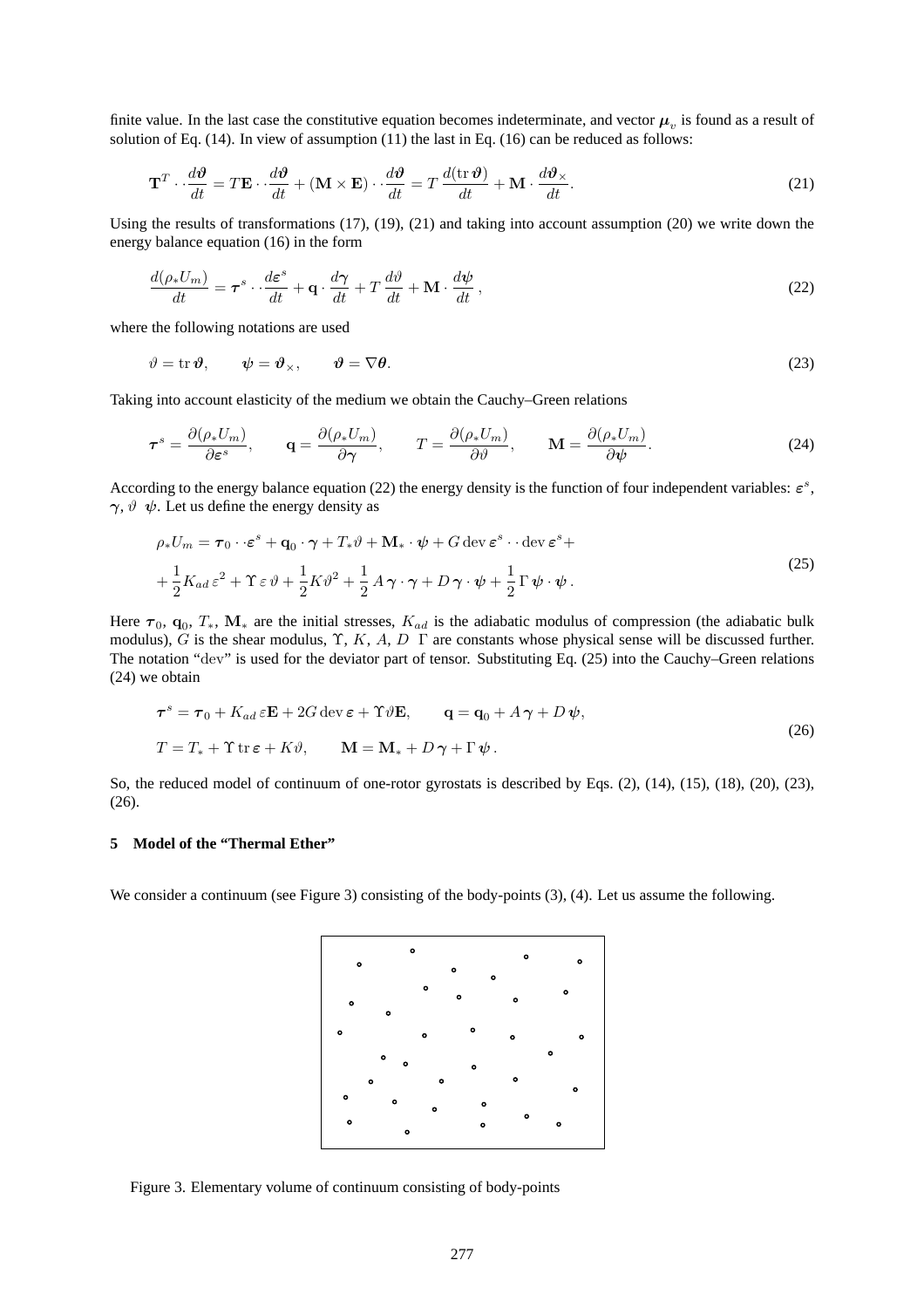*Hypothesis 1.* The external forces and the force interactions between the particles of the medium are zero:

$$
\mathbf{f} \equiv 0, \qquad \boldsymbol{\tau} \equiv 0. \tag{27}
$$

*Hypothesis 2.* The moment stress tensor **T** is an isotropic tensor:

$$
\mathbf{T} = T\mathbf{E}.\tag{28}
$$

*Hypothesis 3.* The external moments and the initial moment stresses are absent:

$$
\mathbf{L} \equiv 0, \qquad \mathbf{T}_0 \equiv 0. \tag{29}
$$

We will call the model of elastic continuum satisfying the hypotheses  $(27)$ – $(29)$  the thermal ether. A body of finite size in the medium dissipates energy into the medium due to the moment interactions.

In view of Eqs. (27)–(29) the equations of motion of the medium under consideration take the form

$$
\tilde{\rho}\frac{d}{dt}(\mathbf{v} + \hat{B}\boldsymbol{\omega}) = 0, \qquad \nabla T = \tilde{\rho}\frac{d}{dt}(\hat{B}\mathbf{v} + \hat{J}\boldsymbol{\omega})
$$
\n(30)

where  $\tilde{\rho}$  is the mass density;  $\hat{B}$ ,  $\hat{J}$  are the moments of inertia. The linear approximations of the kinematic relations are

$$
\mathbf{v} = \frac{d\mathbf{u}}{dt}, \qquad \boldsymbol{\omega} = \frac{d\boldsymbol{\theta}}{dt}.
$$

Here  $u(r, t)$ ,  $\theta(r, t)$  are the displacement vector field and the rotation vector field correspondingly. Using the notation

$$
\vartheta = \text{tr}\,\boldsymbol{\vartheta} \equiv \nabla \cdot \boldsymbol{\theta} \tag{32}
$$

and taking into account Eqs. (27), (28) the energy balance equation can be rewritten in the form

$$
\frac{d}{dt}(\tilde{\rho}U_m) = T\frac{d\vartheta}{dt}.\tag{33}
$$

The elasticity assumption allows us to obtain the Cauchy–Green relations

$$
T = \frac{\partial(\tilde{\rho}U_m)}{\partial \vartheta}.\tag{34}
$$

Let us specify the internal energy in the simplest form

$$
\tilde{\rho}U_m = \frac{1}{2}\tilde{k}\,\vartheta^2\tag{35}
$$

where  $\tilde{k}$  is the coefficient of stiffness. Then the constitutive equation takes the form

$$
T = \tilde{k}\,\vartheta.\tag{36}
$$

It follows from Eqs. (30), (31), (32), (36) that the thermal ether is described by the wave equation

$$
\Delta \vartheta - \frac{\tilde{\rho}(\hat{J} - \hat{B}^2)}{\tilde{k}} \frac{d^2 \vartheta}{dt^2} = 0.
$$
\n(37)

# **6 Spherical Source in the "Thermal Ether"**

The simplest model illustrating the process of dissipation of the body-point energy into the thermal ether has been considered in Ivanova (2011). Namely, the model problem of the interaction of a body-point with one-dimensional semi-infinite continuum of body-points is solved. The problem of the interaction of a body-point with the thermal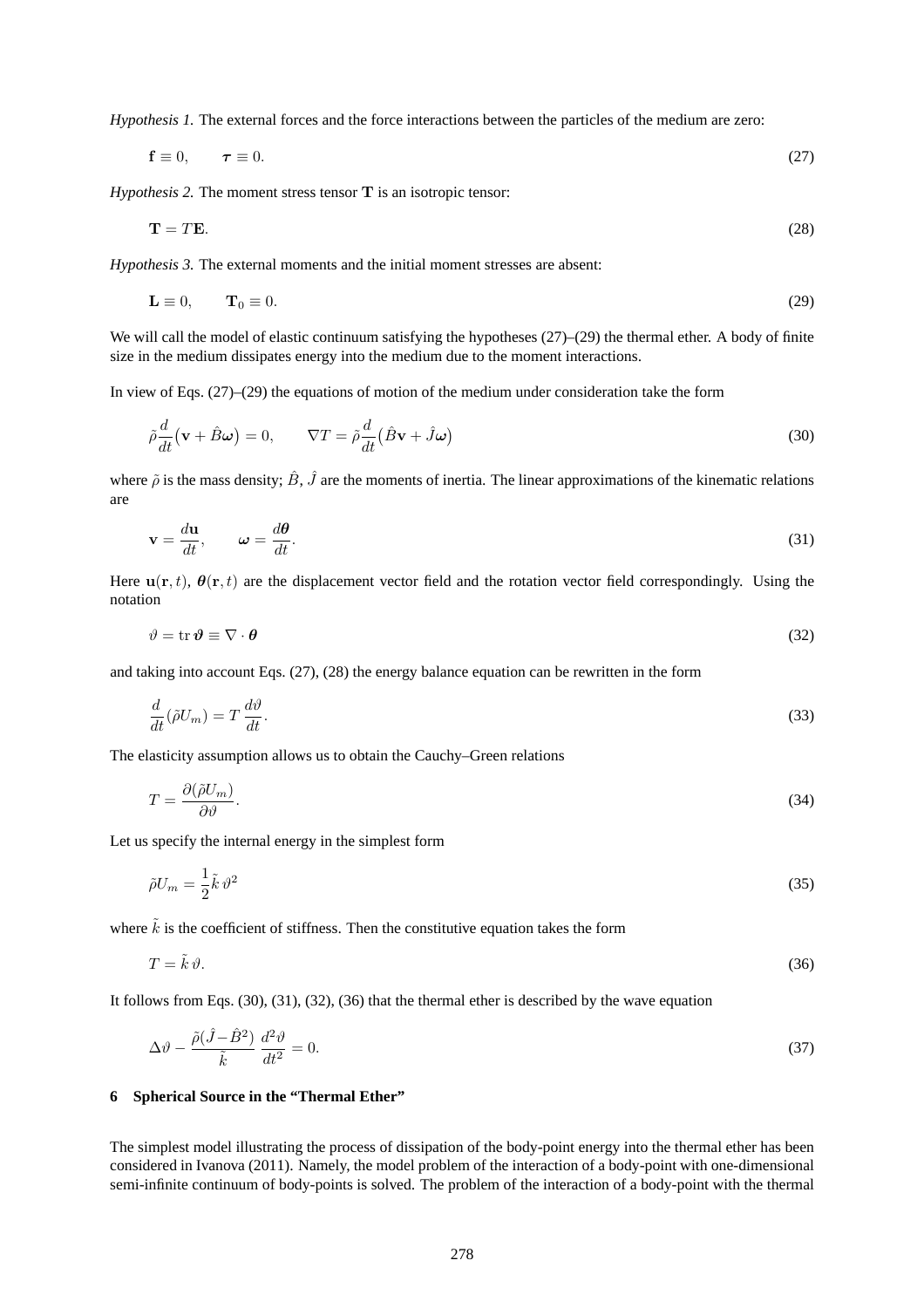ether in the case of spherical symmetry (see Figure 4) is more complicated but a more appropriate model of the process of dissipation. Now we consider the spherical source of radius  $r_0$  consisting of the body-points (3), (4).



Figure 4. Interaction of the spherical source with the thermal ether

We suppose that the source can pulsate, and the change of its radius is characterized by the variable  $\xi(t)$ . At the same time the body-points of the spherical source rotate about its radius. The angles of rotation of all body-points are assumed to be the same and they are characterized by the variable  $\psi(t)$ . Thus, the kinematics of the spherical source is described by the displacement vector and by the rotational vector

$$
\boldsymbol{\xi} = \xi(t) \, \mathbf{e}_r \qquad \boldsymbol{\psi} = \boldsymbol{\psi}(t) \, \mathbf{e}_r \tag{38}
$$

where  $e_r$  is the unit vector of the spherical coordinate system. The inertia properties of the spherical source are characterized by the mass  $m$  evenly distributed on the source surface and the moments of inertia  $B$ ,  $J$ . The spherical source interacts with the thermal ether by means of an elastic connection. The elastic connection constitutes the system of the identical springs working in torsion. Each of them connects the body-point of the spherical source with the body-point of the thermal ether (see Figure 3). The stiffness of the connection per unit area of spherical source is characterized by the stiffness  $k_*/r_0$  where coefficient  $r_0^{-1}$  is introduced in order to the dimension of stiffness k<sup>∗</sup> be the same as the dimension of stiffness of the thermal ether. In the problem with the spherical symmetry kinematics of the thermal ether is described by the variable  $\theta_r(r, t)$  which is the angle of rotation of the medium about the unit vector  $e_r$ . Eq. (32) takes the form

$$
\vartheta = \frac{\partial \theta_r}{\partial r} + \frac{2}{r} \theta_r \tag{39}
$$

and the equation of motion of the thermal ether (37) takes the form

$$
\frac{\partial^2 (r\vartheta)}{\partial r^2} - \frac{1}{c^2} (r\vartheta) \dot{} = 0, \qquad c^2 = \frac{\tilde{k}}{\tilde{\rho}(\hat{J} - \hat{B}^2)}.
$$
\n
$$
(40)
$$

The boundary conditions for the thermal ether are posed on the border of the source

$$
\tilde{k}\,\vartheta\Big|_{r=r_0} = -\frac{k_*}{r_0}\big(\psi - \theta_r\vert_{r=r_0}\big). \tag{41}
$$

The equations of motion of the elementary part of the spherical source are

$$
\frac{m}{4\pi r_0^2} \left( B\ddot{\xi} + J\ddot{\psi} \right) = -\frac{k_*}{r_0} \left( \psi - \theta_r |_{r=r_0} \right), \qquad \frac{m}{4\pi r_0^2} \left( \ddot{\xi} + B\ddot{\psi} \right) = f. \tag{42}
$$

Here f is an external force per unit area of the spherical source. Now we formulate the initial conditions. Suppose that the thermal ether is at rest at an initial time, i. e. the displacements and angles of rotation as well as the linear and angular velocities of particles of the continuum are equal to zero at the initial time. Let us assume the following initial conditions for the spherical source

$$
\xi(0) = \xi_0, \qquad \psi(0) = \psi_0, \qquad \dot{\xi}(0) = v_0, \qquad \dot{\psi}(0) = \omega_0.
$$
\n(43)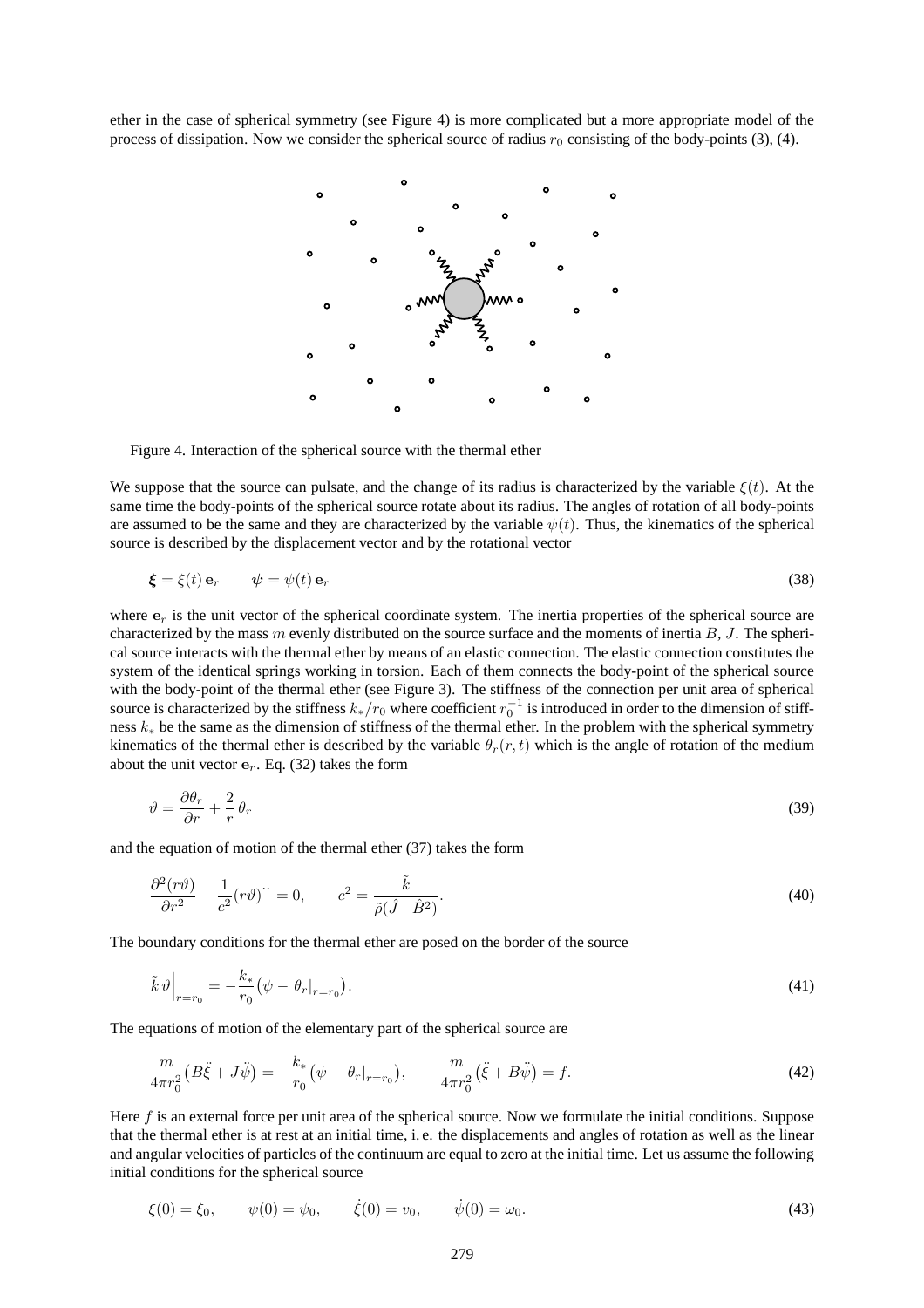We will look for the solution of the Eq. (40) in the form given by d'Alembert and Euler:

$$
\vartheta(r,t) = \frac{1}{r}f(r-ct) + \frac{1}{r}g(r+ct).
$$
\n(44)

Since there are no perturbations at infinity we can assert that  $g(r + ct) = 0$ . In view of zero initial conditions for the thermal ether we see that the function  $f(s - ct)$  is not equal to zero only on the negative semiaxis. Hence

$$
\vartheta(r,t) = \begin{cases} 0, & r > ct, \\ \frac{1}{r}f(r-ct), & r < ct. \end{cases}
$$
\n(45)

It is easy to show that

$$
\frac{\partial(r\vartheta)}{\partial r} = -\frac{1}{c}(r\vartheta)
$$
 (46)

By using Eqs. (39), (40), (46) we can show that

$$
\vartheta = -\left(\frac{r}{c}\dot{\vartheta} + \frac{r}{c^2}\ddot{\theta}_r\right). \tag{47}
$$

In view of Eq. (47) the boundary condition for the thermal ether (41) takes the form

$$
-\frac{\tilde{k}r_0}{c}\left(\dot{\vartheta} + \frac{1}{c}\ddot{\theta}_r\right)\bigg|_{r=r_0} = -\frac{k_*}{r_0}\left(\psi - \theta_r|_{r=r_0}\right). \tag{48}
$$

Let us express the difference  $(\psi - \theta_r|_{r=r_0})$  from Eq. (48) and put it in the first equation of (42). As a result we obtain

$$
\frac{m}{4\pi r_0^2} \left( B \ddot{\xi} + J \ddot{\psi} \right) = -\frac{\tilde{k} \, r_0}{c} \left( \dot{\vartheta} + \frac{1}{c_r} \ddot{\theta}_r \right) \bigg|_{r=r_0} \,. \tag{49}
$$

We integrate Eq. (49) taking into account the initial conditions. We obtain

$$
\frac{m}{4\pi r_0^2} \left( B \dot{\xi} + J \dot{\psi} \right) = -\frac{\tilde{k} r_0}{c} \left( \vartheta + \frac{1}{c} \dot{\theta}_r \right) \Big|_{r=r_0} + \frac{m}{4\pi r_0^2} \left( B v_0 + J \omega_0 \right).
$$
\n(50)

Let us express  $\vartheta|_{r=r_0}$  from Eq. (50) and substitute it in the boundary condition for the thermal ether (41). As a result we obtain

$$
-\frac{\tilde{k}}{c}\dot{\theta}_r\Big|_{r=r_0} - \frac{mc}{4\pi r_0^3} \left(B\dot{\xi} + J\dot{\psi}\right) + \frac{mc}{4\pi r_0^3} \left(Bv_0 + J\omega_0\right) = -\frac{k_*}{r_0} \left(\psi - \theta_r\big|_{r=r_0}\right). \tag{51}
$$

We express the difference  $(\psi - \theta_r|_{r=r_0})$  from Eq. (51) and put it in the first equation of (42)

$$
\frac{m}{4\pi r_0^2} \left( B\ddot{\xi} + J\ddot{\psi} \right) = -\frac{\tilde{k}}{c} \dot{\theta}_r \Big|_{r=r_0} - \frac{mc_r}{4\pi r_0^3} \left( B\dot{\xi} + J\dot{\psi} \right) + \frac{mc_r}{4\pi r_0^3} \left( Bv_0 + J\omega_0 \right). \tag{52}
$$

Let us integrate Eq. (52) taking into account the initial conditions

$$
\frac{m}{4\pi r_0^2} \left( B\dot{\xi} + J\dot{\psi} \right) = -\frac{\tilde{k}}{c} \theta_r \big|_{r=r_0} + \frac{mc}{4\pi r_0^3} \Big[ -\left( B\xi + J\psi \right) + \left( Bv_0 + J\omega_0 \right) t + B\xi_0 + J\psi_0 \Big]. \tag{53}
$$

Then we express  $\theta_r|_{r=r_0}$  from Eq. (53) and put it in the first equation of (42). As a result we obtain the following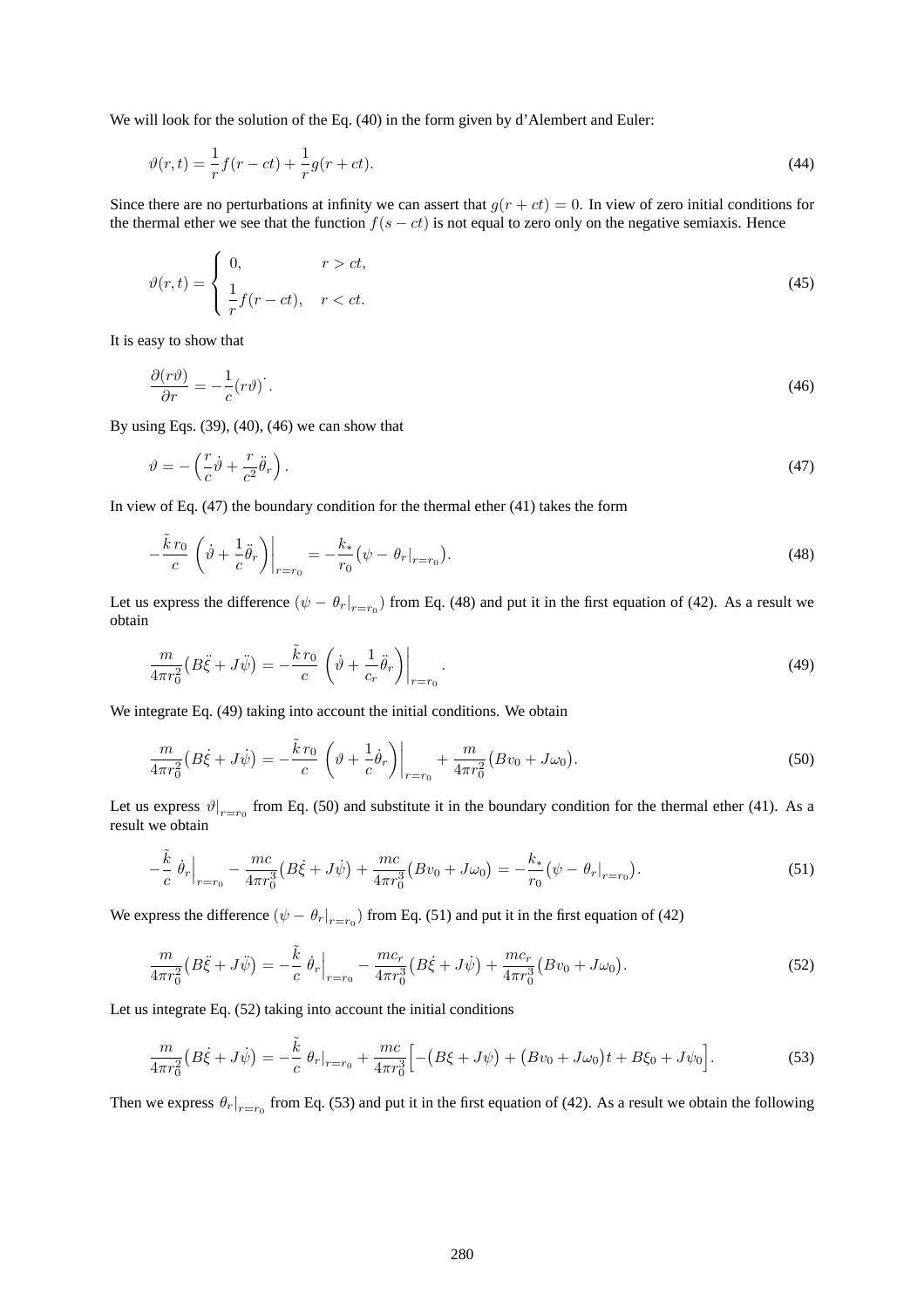system of equations:

$$
m(B\ddot{\xi} + J\ddot{\psi}) + m\beta(B\dot{\xi} + J\dot{\psi}) + \frac{mk_*}{r_0^2 \tilde{\rho}(\hat{J} - \hat{B}^2)}(B\xi + J\psi) + 4\pi r_0 k_* \psi =
$$
  
= 
$$
\frac{mk_*}{r_0^2 \tilde{\rho}(\hat{J} - \hat{B}^2)} \Big[ (Bv_0 + J\omega_0)t + B\xi_0 + J\psi_0 \Big], \qquad m(\ddot{\xi} + B\ddot{\psi}) = 4\pi r_0^2 f
$$
 (54)

where coefficient  $\beta$  is determined by the formula

$$
\beta = \frac{ck_*}{r_0 \tilde{k}} = \frac{k_*/r_0}{\sqrt{\tilde{k}\tilde{\rho}(\tilde{J} - \hat{B}^2)}}.
$$
\n(55)

A comparison of Eq. (54) with the equations obtained in Ivanova (2011) for the case of the interaction of a bodypoint with the one-dimension continuum shows that although these equations somewhat differ from each other, they have one important similarity. Both of them have the dissipative terms proportional to the angular momentum and the same dependence of the coefficient of viscous damping  $\beta$  on the parameters of the model.

### **7 Hyperbolic Type Thermoelasticity**

Now we consider the one-rotor gyrostat continuum which is described by Eqs. (2), (14), (15), (18), (20), (23), (26). The quantity  $T$  characterizing the spherical part of tensor of the moment interaction of the rotors is supposed to have the sense of temperature, and the quantity  $\vartheta$  characterizing the spherical part of the corresponding strain tensor plays role of the volume density of entropy. Dimensions of the temperature and the entropy introduced in the framework of the proposed model are different from dimensions of those in classical thermodynamics. This problem can be solved by introduction of a normalization factor a

$$
T = aT_a, \qquad \vartheta = \frac{1}{a}\vartheta_a. \tag{56}
$$

Here  $T_a$  is the absolute temperature measured by a thermometer;  $\vartheta_a$  is volume density of the absolute entropy. Let us introduce the similar relations for the remaining variables

$$
\theta = -\frac{1}{a}\theta_a, \qquad \omega = -\frac{1}{a}\omega_a, \qquad \mathbf{M} = a\mathbf{M}_a, \qquad \psi = -\frac{1}{a}\psi_a, \qquad \mathbf{L}_h = a\mathbf{L}_h^a.
$$

Since the new force characteristics are multiplied by  $a$  and the new kinematic characteristics are divided by  $a$ , after substituting Eqs.  $(56)$ ,  $(57)$  into the energy balance equation  $(22)$  the normalization factor a is cancelled and Eq. (22) takes the form

$$
\frac{d(\rho_* U_m)}{dt} = \boldsymbol{\tau}^s \cdot \frac{d\boldsymbol{\varepsilon}^s}{dt} + \mathbf{q} \cdot \frac{d\boldsymbol{\gamma}}{dt} + T_a \frac{d\vartheta_a}{dt} + \mathbf{M}_a \cdot \frac{d\psi_a}{dt}.
$$
\n(58)

By introducing new parameters

$$
B_a = \frac{B}{a}, \qquad J_a = \frac{J}{a^2}, \qquad \Upsilon_a = \frac{\Upsilon}{a}, \qquad K_a = \frac{K}{a^2}, \qquad D_a = \frac{D}{a}, \qquad \Gamma_a = \frac{\Gamma}{a^2}, \tag{59}
$$

the normalization factor  $a$  can be eliminated from all equations. Indeed, after substituting Eqs. (2), (56), (57), (59) into Eqs.  $(14)$ ,  $(15)$  we obtain

$$
\nabla \cdot \boldsymbol{\tau}^s - \nabla \times \mathbf{q} + \rho_* \mathbf{f} = \rho_* \frac{d^2}{dt^2} (\mathbf{u} + B_a \boldsymbol{\theta}_a), \qquad \nabla \times \boldsymbol{\mu}_v = 2\mathbf{q}.
$$
 (60)

$$
\nabla T_a - \nabla \times \mathbf{M}_a - \beta \rho_* \frac{d}{dt} (B_a \mathbf{u} + J_a \boldsymbol{\theta}_a) + \rho_* \mathbf{L}_h^a = \rho_* \frac{d^2}{dt^2} (B_a \mathbf{u} + J_a \boldsymbol{\theta}_a).
$$
 (61)

It is well known that applying the linear theory is admissible in certain range of temperatures and entropy densities. Therefore we introduce deviations of the quantities introduced above from their reference values  $T_a^*$ ,  $\mathbf{M}_a^*$  (which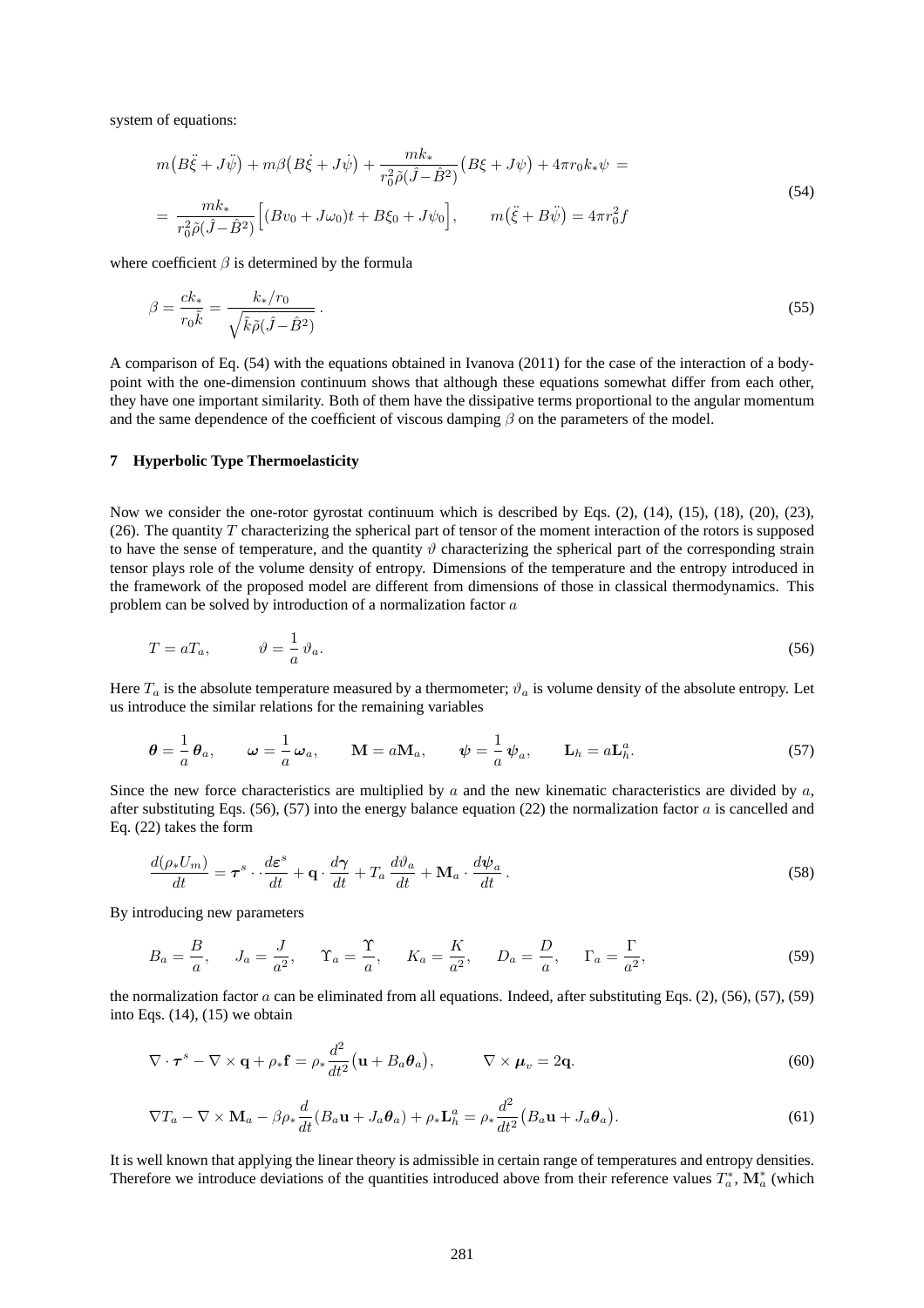are not zero) and  $\vartheta_a^*, \psi_a^*$  (which can be considered to be zero notice that without loss of generality):

$$
T_a = T_a^* + \tilde{T}_a, \qquad \mathbf{M}_a = \mathbf{M}_a^* + \tilde{\mathbf{M}}_a, \qquad \vartheta_a = \vartheta_a^* + \tilde{\vartheta}_a, \qquad \psi_a = \psi_a^* + \tilde{\psi}_a. \tag{62}
$$

Taking into account Eqs. (56), (57), (59), (62) and neglecting the initial stresses  $\tau_0$ ,  $\mathbf{q}_0$  we reduce the constitutive equations (26) to the form

$$
\tau^{s} = K_{ad} \varepsilon \mathbf{E} + 2G \operatorname{dev} \varepsilon + \Upsilon_{a} \tilde{\vartheta}_{a} \mathbf{E}, \qquad \mathbf{q} = A \gamma + D_{a} \tilde{\psi}_{a},
$$
  
\n
$$
\tilde{T}_{a} = \Upsilon_{a} \operatorname{tr} \varepsilon + K_{a} \tilde{\vartheta}_{a}, \qquad \tilde{\mathbf{M}}_{a} = D_{a} \gamma + \Gamma_{a} \tilde{\psi}_{a}.
$$
\n(63)

It is easy to see that the normalization factor  $a$  is absent both in the equations of motion (60), (61) and in the constitutive equations (63). That is due to the special choice of relations (59) between new and old parameters.

Now we consider a special case when the parameters  $A, D_a, \Gamma_a, B_a$  are equal to zero, and the remaining parameters are calculated by

$$
\beta J_a = \frac{T_a^*}{\rho_* \lambda}, \qquad K_a = \frac{T_a^*}{\rho_* c_v}, \qquad \Upsilon_a = -\frac{\alpha K_{iz} T_a^*}{\rho_* c_v}, \tag{64}
$$

where  $c_v$  is the specific heat at constant volume,  $\lambda$  is the heat-conduction coefficient,  $K_{iz}$  is the isothermal modulus of compression (the isothermal bulk modulus),  $\alpha$  is the volume coefficient of thermal expansion,

$$
K_{ad} = K_{iz}\frac{c_p}{c_v}, \qquad c_p - c_v = \frac{\alpha^2 K_{iz} T_a^*}{\rho_*} \qquad \Rightarrow \qquad K_{ad} = K_{iz} + \frac{\alpha^2 K_{iz}^2 T_a^*}{\rho_* c_v} \tag{65}
$$

where  $c_p$  is the specific heat at constant pressure. In Ivanova (2010) it is shown that in the special case under consideration Eqs. (18), (20), (60), (61), (63) can be reduced to the well known equations of the coupled problem of thermoelasticity including the hyperbolic type heat conduction equation.

## **8 Volume and Shear Viscosities**

Now we abandon the assumption that the parameters  $A, D_a, \Gamma_a, B_a$  are equal to zero. In what follows an isentropic process is considered, i.e. the volume density of entropy is assumed to be constant

$$
\vartheta_a = \vartheta_a^* = \text{const} \qquad \Rightarrow \qquad \tilde{\vartheta}_a = 0 \qquad \Rightarrow \qquad \tilde{T}_a = \Upsilon_a \,\varepsilon. \tag{66}
$$

In this case choosing the parameter  $B_a$  as

$$
\beta B_a = -\frac{\alpha K_{iz} T_a^*}{\rho_* c_v \eta_v} \tag{67}
$$

we can show that the following equation is the consequence of Eqs.  $(2)$ ,  $(14)$ ,  $(15)$ ,  $(18)$ ,  $(20)$ ,  $(23)$ ,  $(26)$ :

$$
\eta_v \Delta \varepsilon - \rho_* \frac{d\varepsilon}{dt} - \beta^{-1} \rho_* \frac{d^2 \varepsilon}{dt^2} = \rho_* \Psi_v, \qquad \Psi_v = \frac{\alpha c_v \eta_v}{c_p - c_v} \nabla \cdot \mathbf{L}_h^a. \tag{68}
$$

It is easy to see that Eq. (68) agrees with the self-diffusion equation. The only difference is that the former contains the inertial term. Therefore the parameter  $\eta_v$  has the sense of the volume (acoustic) viscosity. Since  $\eta_v$  is the coefficient in the equation describing the isentropic process it will be called the isentropic volume viscosity.

Now we pass on to discussion of the shear viscosity. Let us choose elastic modulus  $A$  as

$$
A = \frac{\lambda \left(\eta_q - \eta_s\right) \left(K_{ad} - K_{iz}\right)}{c_v \eta_v^2} \,. \tag{69}
$$

The parameters  $D_a$  and  $\Gamma_a$  we represent in the form

$$
D_a = -\frac{\alpha K_{iz} T_a^* \eta_s}{\rho_* c_v \eta_v}, \qquad \Gamma_a = \frac{(\eta_q - \eta_s) T_a^*}{\lambda \rho_*}.
$$
\n
$$
(70)
$$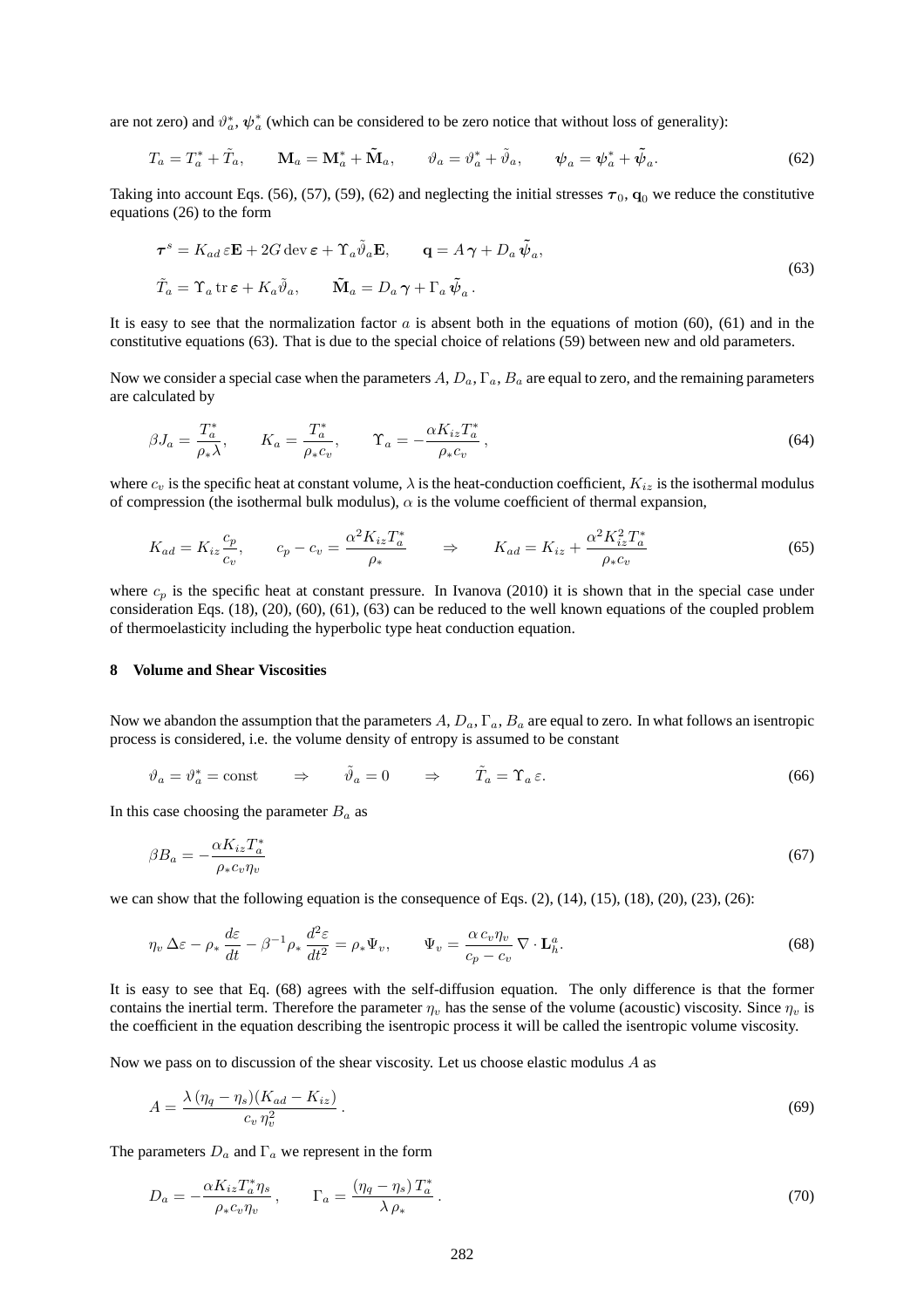The physical sense of the constants  $\eta_s$  and  $\eta_q$  will be discussed further.

Analogous to the isentropic process, suppose that vector  $\psi_a$  is a constant:

$$
\psi_a = \psi_a^* = \text{const} \qquad \Rightarrow \qquad \tilde{\psi}_a = 0 \qquad \Rightarrow \qquad \tilde{\mathbf{M}}_a = D_a \gamma. \tag{71}
$$

We can show that from Eqs. (2), (14), (15), (18), (20), (23), (26) and the supposition (71) follows the equation with respect to the unknown  $\nabla \times \mathbf{v}$ . Neglecting the terms characterizing the external effects and the terms containing the second time derivatives we obtain an approximate form of the equation. By using the notations (69), (70) the equation takes the form

$$
\eta_s \,\Delta \nabla \times \mathbf{v} = \rho_* \frac{d}{dt} \nabla \times \mathbf{v}.\tag{72}
$$

It is easy to see that Eq. (72) is equivalent to the equation of vortex motion of a viscous fluid. Hence the parameter  $\eta_s$  has the sense of the shear viscosity. Since Eq. (72) describes the isentropic process the coefficient  $\eta_s$  will be called the isentropic shear viscosity.

Let us consider the process where the antisymmetric part of the stress tensor is equal to zero

$$
\mathbf{q} = 0 \qquad \Rightarrow \qquad \tilde{\psi}_a = -\frac{A}{D_a} \gamma \qquad \Rightarrow \qquad \tilde{\mathbf{M}}_a = \left( D_a - \frac{A\Gamma_a}{D_a} \right) \gamma. \tag{73}
$$

Taking into account the condition  $(73)$  we reduce Eqs.  $(2)$ ,  $(14)$ ,  $(15)$ ,  $(18)$ ,  $(20)$ ,  $(23)$ ,  $(26)$  to the equation with respect to  $\nabla \times \mathbf{v}$ . Let us neglect the terms characterizing the external effects and the terms contain the second time derivatives. As a result we obtain

$$
\eta_q \Delta \nabla \times \mathbf{v} = \rho_* \frac{d}{dt} \nabla \times \mathbf{v} + \rho_* \Psi_q, \qquad \Psi_q = \frac{2AJ_a}{D_a B_a - AJ_a} \frac{d^2 \varphi}{dt^2}.
$$
\n(74)

Vector  $\Psi_q$  in Eq. (74) has the sense of the source term. The parameter  $\eta_q$  represents the shear viscosity the value of which, generally, differs from the value of the isentropic shear viscosity  $\eta_s$ .

### **9 Coupled Problem of Thermoviscoelasticity**

Now we write down Eqs. (18), (20), (60), (61), (63) in view of expressions for the parameters of the model (64), (67), (69), (70):

$$
\nabla \cdot \boldsymbol{\tau}^{s} - \nabla \times \mathbf{q} + \rho_{*} \mathbf{f} = \rho_{*} \frac{d^{2} \mathbf{u}}{dt^{2}} - \frac{\alpha K_{iz} T_{a}^{*}}{\beta c_{v} \eta_{v}} \frac{d^{2} \boldsymbol{\theta}_{a}}{dt^{2}}, \qquad \nabla \times \boldsymbol{\mu}_{v} = 2\mathbf{q}, \qquad \nabla \times \boldsymbol{\varphi} = 0,
$$
  

$$
\nabla \tilde{T}_{a} - \nabla \times \tilde{\mathbf{M}}_{a} + \frac{\alpha K_{iz} T_{a}^{*}}{c_{v} \eta_{v}} \left( \frac{d \mathbf{u}}{dt} + \frac{1}{\beta} \frac{d^{2} \mathbf{u}}{dt^{2}} \right) - \frac{T_{a}^{*}}{\lambda} \left( \frac{d \boldsymbol{\theta}_{a}}{dt} + \frac{1}{\beta} \frac{d^{2} \boldsymbol{\theta}_{a}}{dt^{2}} \right) = -\rho_{*} \mathbf{L}_{h}^{a},
$$
  

$$
\boldsymbol{\tau}^{s} = \left[ \left( K_{iz} - \frac{2}{3} G \right) \varepsilon - \alpha K_{iz} \tilde{T}_{a} \right] \mathbf{E} + 2G \, \varepsilon^{s}, \qquad \varepsilon^{s} = \frac{1}{2} \left( \nabla \mathbf{u} + \nabla \mathbf{u}^{T} \right), \quad \varepsilon = \text{tr} \, \varepsilon^{s},
$$
(75)  

$$
\mathbf{q} = \frac{\lambda (\eta_{q} - \eta_{s}) (K_{ad} - K_{iz})}{c_{v} \eta_{v}^{2}} \gamma - \frac{\alpha K_{iz} T_{a}^{*} \eta_{s}}{\rho_{*} c_{v} \eta_{v}} \nabla \times \boldsymbol{\theta}_{a}, \qquad \gamma = \nabla \times \mathbf{u} - 2\boldsymbol{\varphi},
$$
  

$$
\nabla \cdot \boldsymbol{\theta}_{a} = \frac{\rho_{*} c_{v}}{T_{a}^{*}} \tilde{T}_{a} + \alpha K_{iz} \varepsilon, \qquad \tilde{\mathbf{M}}_{a} = -\frac{\alpha K_{iz} T_{a}^{*} \eta_{s}}{\rho_{*} c_{v} \eta_{v}} \gamma + \frac{(\eta_{q} - \
$$

Here the reference values of  $\vartheta_a$  and  $\psi_a$  are considered to be equal to zero. Hence,  $\tilde{\vartheta}_a = \nabla \cdot \theta_a$  and  $\tilde{\psi}_a = \nabla \times \theta_a$ .

The first equation in (75) is the linear momentum balance equations for the gyrostats. This equation differs from the analogous equation for the classical Cosserat continuum by the last term on the right-hand side of the equation. The second equation is the reduced angular momentum balance equation for the carrier bodies of gyrostats, and the third one represents the kinematic restriction related to the rotation of the carrier bodies. The fourth equation in (75) is the angular momentum balance equation for the rotors of gyrostats. It has the thermodynamical sense. If we take the divergence of both sides of this equation and exclude  $\nabla \cdot \theta_a$  by using the tenth equation in (75) we obtain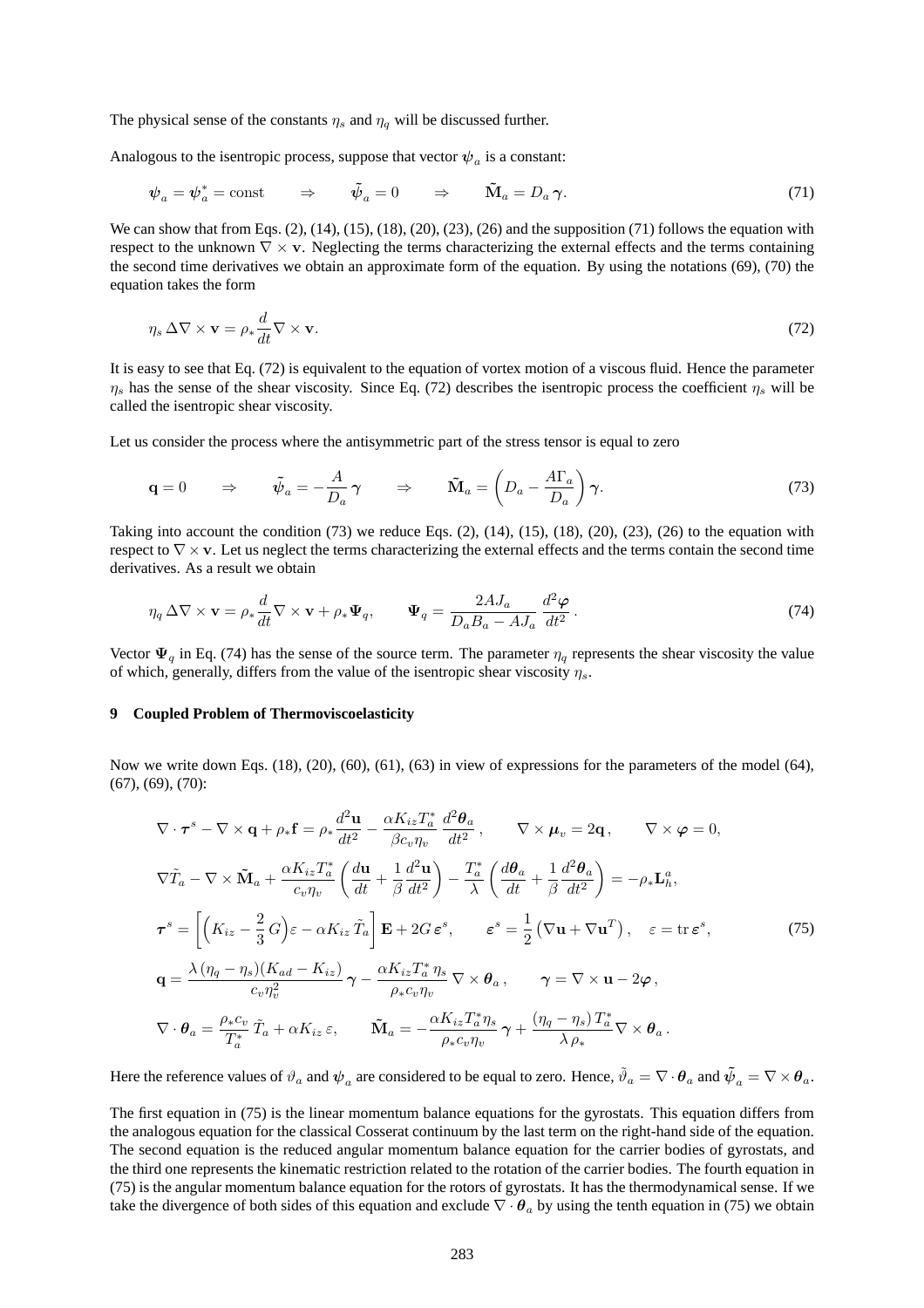the heat conduction equation. The other equations in (75) are the constitutive equations and the expressions for the strain tensors. Let us discuss the fourth equation in (75) in more detail. The motion of the rotors of gyrostats cause the appearance of waves in the thermal ether. As a result the certain part of energy of the material particles is spent on the formation of these waves. We suppose that the internal damping mechanism and the heat conduction mechanism are provided due to the material medium energy dissipation into the thermal ether, and the third and fourth terms on the right-hand side of the fourth equation in (75) are account for this process. To be exact, the third term (containing u) provides the internal damping mechanism and the fourth term (containing  $\theta_a$ ) provides the heat conduction mechanism.

Let us transform Eqs. (75) to the form corresponding to the classical continuum without microstructure. It is wellknown that an arbitrary vector can be represented in terms of the scalar and vector Helmholtz potentials. We use this representation for dynamic term containing vector  $\theta_a$  in the first equation (75)

$$
-\rho_* B_a \frac{d^2 \theta_a}{dt^2} = \nabla p - \nabla \times \mathbf{t}, \qquad \nabla \cdot \mathbf{t} = 0.
$$
\n(76)

Here p is the scalar potential, t is the vector potential. By using notation (76) we rewrite Eqs. (75) in the form

$$
\nabla \cdot \tilde{\boldsymbol{\tau}}^{s} - \nabla \times \tilde{\mathbf{q}} + \rho_{*} \mathbf{f} = \rho_{*} \frac{d^{2} \mathbf{u}}{dt^{2}}, \qquad \nabla \times \tilde{\boldsymbol{\mu}}_{v} = 2\tilde{\mathbf{q}}, \qquad \nabla \times \varphi = 0,
$$
\n
$$
\tilde{\boldsymbol{\tau}}^{s} = \left[ \left( K_{iz} - \frac{2}{3} G \right) \varepsilon - \alpha K_{iz} \tilde{T}_{a} + p \right] \mathbf{E} + 2 G \varepsilon^{s}, \qquad \varepsilon^{s} = \frac{1}{2} \left( \nabla \mathbf{u} + \nabla \mathbf{u}^{T} \right),
$$
\n
$$
\tilde{\mathbf{q}} = \frac{\lambda \left( \eta_{q} - \eta_{s} \right) \left( K_{ad} - K_{iz} \right)}{c_{v} \eta_{v}^{2}} \gamma - \frac{\alpha K_{iz} T_{a}^{*} \eta_{s}}{\rho_{*} c_{v} \eta_{v}} \tilde{\boldsymbol{\psi}}_{a} + \mathbf{t}, \qquad \gamma = \nabla \times \mathbf{u} - 2 \varphi,
$$
\n
$$
\Delta p = \frac{\alpha K_{iz}}{\beta \eta_{v}} \left[ \rho_{*} \frac{d^{2} \tilde{T}_{a}}{dt^{2}} + \frac{\alpha K_{iz} T_{a}^{*}}{c_{v}} \frac{d^{2} \varepsilon}{dt^{2}} \right], \qquad \Delta \mathbf{t} = \frac{\alpha K_{iz} T_{a}^{*}}{\beta c_{v} \eta_{v}} \frac{d^{2} \tilde{\boldsymbol{\psi}}_{a}}{dt^{2}}, \qquad \varepsilon = \text{tr} \, \varepsilon^{s},
$$
\n
$$
\Delta \tilde{T}_{a} - \frac{\rho_{*} c_{v}}{\lambda} \left[ \frac{d \tilde{T}_{a}}{dt} + \frac{1}{\beta} \frac{d^{2} \tilde{T}_{a}}{dt^{2}} \right] = \alpha K_{iz} T_{a}^{*} \left( \frac{1}{\lambda} - \frac{1}{c_{v} \eta_{v}} \right) \left[ \frac{d \varepsilon}{dt} + \frac{1}{\beta} \frac{d^{2} \varepsilon}{dt^{2}} \right] - \rho_{*} \nabla \cdot \mathbf{L
$$

The first equation in (77) is the dynamic equation of the Cosserat continuum consisting of the ordinary classical particles whose interaction is characterized by the symmetrical stress tensor  $\tilde{\tau}^s = \tau^s + p \mathbf{E}$  and stress vector  $\tilde{q} = q + t$ . Quantities p and t are the thermodynamic stresses. The constitutive equations for p and t are represented by the differential equations (the eighth and ninth equations in (77)). The eleventh equation in (77) is the heat conduction equation. The twelfth one is an auxiliary equation which is necessary to determine vector t. Notice that the eleventh and twelfth equations follow from the angular momentum balance equation for the rotors of gyrostats (the fourth equation in (75)). It is easy to see that the thermodynamic stresses p and t vanish when  $\eta_v \to \infty$ . In that case the problem of thermoviscoelasticity turns into the hyperbolic type thermoelasticity problem.

### **10 Comparison with the Quantum Mechanical Approach**

According to the quantum-mechanical ideas of Landau and Lifschitz (1989, 1979), in solid bodies the dependence of the acoustical absorption factor  $\gamma$  on the frequency  $\omega$  is determined by the following formula (see Prokhorov (1992), p. 658)

$$
\gamma = 1, 1 c_v T_a \Gamma_*^2 \frac{\omega^2 \tau}{c^3 \rho_*(1 + \omega^2 \tau^2)},
$$
\n(78)

where  $\Gamma_*$  is the Grüneisen constant ( $\Gamma_* = \alpha K_{ad}/c_v$ ),  $\tau$  is the relaxation time scale (of order 10<sup>-11</sup> sec). The diagram of dependence of the acoustical absorption factor on frequency (78) is represented in Figure 5. According to Eq. (78) in the range of relatively low frequencies  $\gamma$  is proportional to  $\omega^2$  (Akhiezer mechanism of absorption),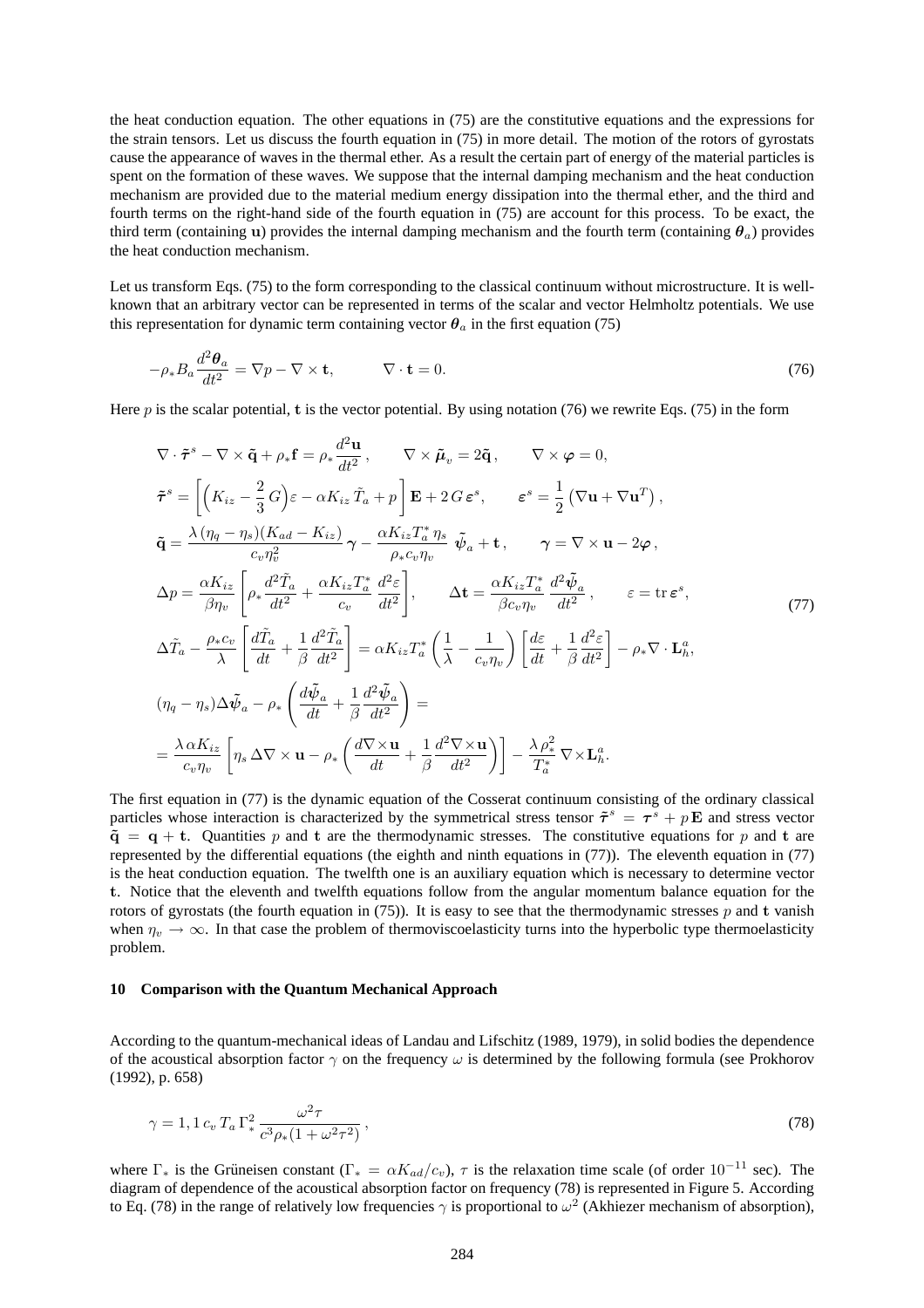at frequencies of  $10^{10} - 10^{11}$  Hz the acoustical absorption factor  $\gamma$  is proportional to  $\omega$  (Landau–Rumer mechanism of absorption), and at higher frequencies  $\gamma$  tends to a constant.



Figure 5. Dependence of the acoustical absorption factor on frequency

According to the classical theory of thermoelasticity the acoustical absorption factor  $\gamma$  is proportional to  $\omega^2$  at all frequencies. The dependence of  $\gamma$  on the frequency obtained by using of the hyperbolic type theory of thermoelasticity is in qualitative agreement with Eq. (78). Notice that the hyperbolic type theory of thermoelasticity contains one additional parameter compared with the classical theory of thermoelasticity. Neither the classical nor the hyperbolic type theory of thermoelasticity does not allow us to achieve quantitative agreement between theoretical and experimental values of  $\gamma$ . The proposed theory of thermoviscoelastisity, as well as the hyperbolic type theory of thermoelasticity, is in qualitative agreement with the dependence given by Eq. (78). Furthermore, the proposed theory contains the additional parameters which can be chosen so that the theoretical values of the acoustical absorption factor and the absorption factor of transverse waves will be in quantitative agreement with the their experimental values.

### **11 Conclusion**

Thus, we construct the theory of thermoviscoelasticity (in frame of the continuum mechanics) which possesses the following properties. In the area of low frequencies it leads to the consequences similar to the consequences obtained from the classical theories. In the area of hypersonic frequencies the proposed theory leads to the consequences similar to the consequences obtained from the quantum-mechanical theories. Moreover the proposed theory allows us to give the mechanical interpretation of the mechanism of the thermal conductivity and the mechanism of the internal damping. In future we plan to carry out further development of the proposed theory. The first direction of the development is concerned with consideration of nonlinear effects in the context of the same mechanical model. This is necessary for describing the behavior of substance in the states near the phase transitions and heat-conduction processes under the circumstances of quickly varying and superhigh temperatures. The second direction is modification of the mechanical model by taking into account the additional degrees of freedom. This is necessary for introducing the chemical potential and a number of additional physical characteristics of the medium.

#### **References**

Christensen, R. M.: *Theory of viscoelasticity*. Academic press, New York - London (1971).

- Eringen, A. C.: *Mechanics of continua*. Huntington New York (1980).
- Ivanova, E. A.: Derivation of theory of thermoviscoelasticity by means of two-component medium. *Acta Mechanica*, 215, Issue 1, (2010), 261 – 286.
- Ivanova, E. A.: On one model of generalized continuum and its thermodynamical interpretation. In: H. Altenbach; G. A. Maugin; V. Erofeev, eds., *Mechanics of generalized continua*, Springer, Berlin (2011).
- Kondepudi, D.; Prigogine, I.: *Modern thermodynamics. From heat engines to dissipative structures*. Chichester New York - Weinheim - Brisbane - Toronto - Singapore (1998).
- Landau, L. D.; Lifschitz, E. M.: *Theoretical physics. Vol. 10. Physical kinetics*. Nauka, Moskow (1979).
- Landau, L. D.; Lifschitz, E. M.: *Theoretical physics. Vol. 5. Statistical physics*. Nauka, Moskow (1989).